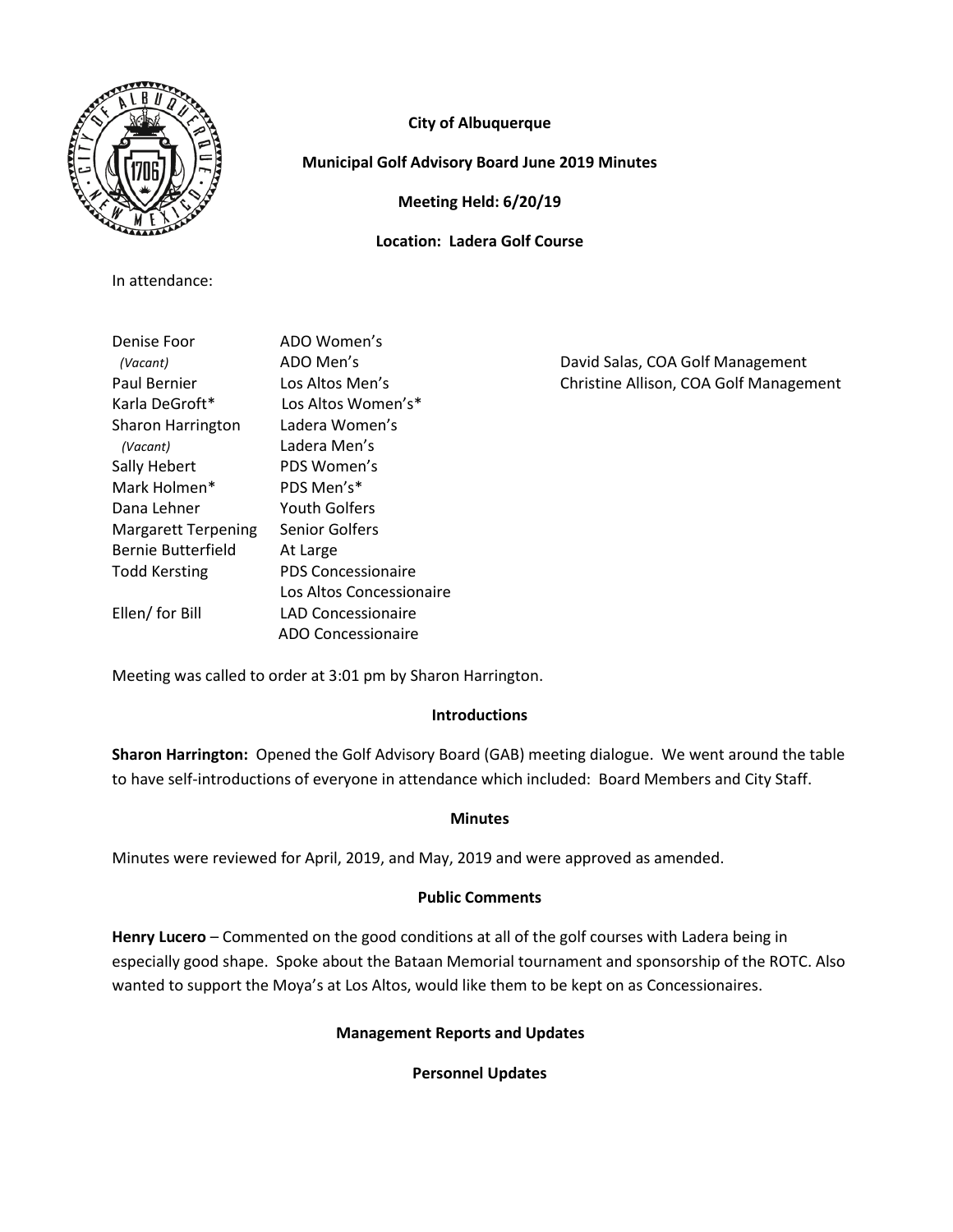**David Salas:** E-17 position – Interviews conducted, but currently waiting for direction for HR if reposting position is required due to one interviewee withdrawing. Equipment Operator posting has been extended. Discussed the possibility of pursuing seasonal hiring instead of utilizing temporary employees as the temporary agency is having difficulty with providing employees for Golf.

### **Rounds and Revenue**

**Malia Sanchez**: Provided an updated version of rounds and revenue and discussed month to month review.

Discussion was held on the topic of dynamic pricing for the golf courses and the addition of a rate category for disk golf. A submittal to the City Council would be needed to change the current ordinance.

## **Concessionaire Comments**

**Todd Kersting:** Wants to paint over the red tee markers to get rid of the color association with "ladies" tees.

**Ellen Dunn:** Everything seems to be good.

### **Golf Advisory Board (GAB) Member Comments**

**Sally Hebert:** At PDS, a place is needed to store the extra rolls of toilet tissue so that they are not just placed on the floor or on the back of the toilet.

**Bernie Butterfield:** Reported he had positive reports from all four courses. He also mentioned the concern about the steepness of the hill for the handicap parking.

**Denise Foor:** At ADO **t**he placement of the red tees and their location is an issue. Can they be moved by having a local rule? After discussion it was suggested that a committee could be appointed who could move the tee markers not a local rule. The #14 tee box is small.

**Paul Bernier:** Spoke as to the pace of play being an issue, but the LAGA is currently utilizing time clock to help with the pace of play. The safety netting is an issue and the walkways at Los Altos will need to be redone. The LAGA would like to have the current dumping area removed and cleaned up.

**Dana Lehner: Reviewed rules for** placement of tees and also procedures for getting a course re-rated.

#### **Karla DeGroft:** N/A

Margett Terpening: n/a

**Mark Holmen**: Wanted to know how to go about moving out the out of bound markers at PDS for holes 3-4. Will review the information with the Association.

**Old Business:**

**n/a**